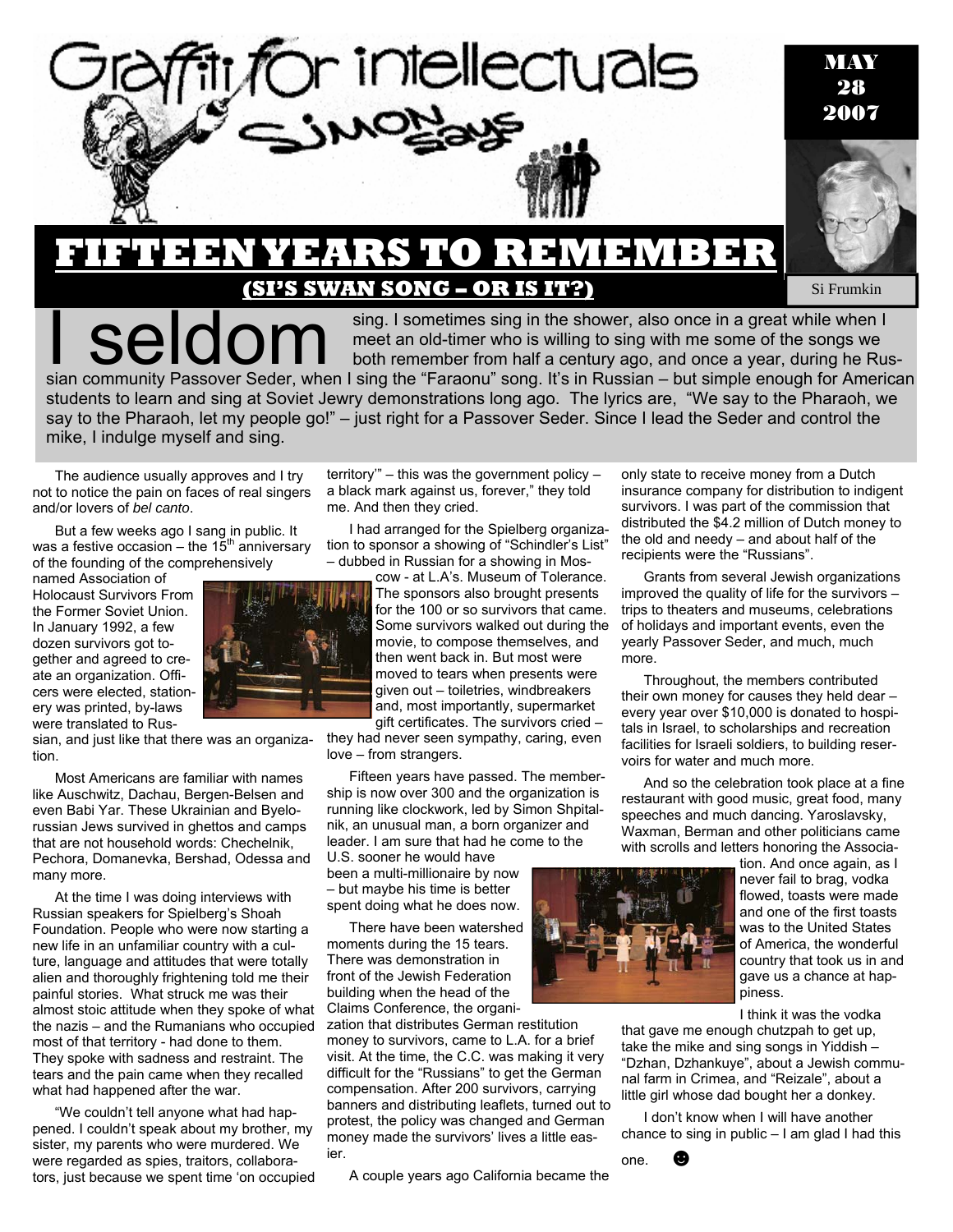### **For your consideration, a (very) incomplete random selection of Si's letters on a variety of subjects that the Los Angeles Times did not (and will not) print**:

**DARFUR RALLY IN WASHINGTON DC - 5/01/06** It strikes me as odd that in all of the coverage of the Darfur tragedy there is never a mention of the presence of French troops in Chad and other nearby former French colonies. It is estimated that the French have close to 10,000; it is estimated that the French have<br>ters, jets and armored vehicles based these of helicopters , j e <sub>b</sub>, jets and armored vehicles based there.<br>Why is there ne

y is there no pressure on France to stop the slaughter? Neither our governments nor the activists who gather in their thousands to demand action to stop the genocide have even hinted at the need for the establishment of <sup>a</sup> "no-fly" zone in Darfur, by the French, so that the Sudanese aircraft are stopped from bombing and machine gunning the villages and the refugees. The famed French foreign legionnaires could easily protect the refugee camps from the ragged bands of<br>Arab raiders.

The idea of a UN or NATO peacekeeping force is a good one but it is, at best, <sup>a</sup> year and 150,000 more victims away. So let's pressure France – or at least,<br>raise the French option in our media – or at least, raise the French option in our media - and, for once,<br>maybe lives could be saved by some and, for once, maybe lives could be saved by someone other than the<br>U.S.

Sincerely, Si Frumkin

### **ANNIVERSARY OF 1992 RIOTS-4/29/07**

The comprehensive discussion on what to call the destructive events of 1992 (*"Was it a 'riot,' a 'disturbance,' or a 'rebellion'?"* – Opinion, 4/29/07) also suggests *'unrest,' 'insurrection,' 'uprising,'* as well as *'the events'* and the Korean *sa-i-gu.*

There is, however, a name that is missing, one that I believe to be the most fitting. It is a name that has been adopted into English from the Russian. It fits.

The word is '*pogrom'*. A dictionary defines it as *"a form of a riot directed against a particular group, whether ethnic, religious or other, and characterized by destruction of their homes, businesses and religious centers. Usually pogroms are accompanied with physical violence against the targeted people and even murder or massacre. The term has historically been used to denote extensive violence, either spontaneous or premeditated, against Jews but has been applied to similar incidents against other, mostly minority groups.* 

The Los Angeles *pogrom* 15 years ago, conducted by the black majority against the Korean minority, fits this definition. It was bloodier than the Kishinev pogrom in Czarist Russia that created international revulsion and introduced the concept and the word to the civilized world. That *pogrom* was less bloody than ours: "only" 42 were murdered as compared to over 50 in L.A., several hundred were injured compared to thousands here and the property damage was minuscule by comparison.

Sincerely, Si Frumkin

IS MORAL EQUIVALENCY REALLY SO WRONG?" - 6/18/06 Just a two sentence comment on the article:

If the Palestinians had no weapons there would be peace. If the Israelis had no weapons there would be no Israel.

Sincerely, Si Frumkin

### **HOMEMADE ROCKETS 6/26/2006**

"Homemade" evokes <sup>a</sup> lovable granny baking, cooking or making soup for her family. It is used to evoke a feeling that if <sup>a</sup> product is homemade it is wholesome and goo<sup>d</sup> for you. It also implies that it was made in <sup>a</sup>

home. The Times has been constantly using the word "homemade" to describe the deadly Kassam rockets used by the Palestinians in their attempts to murder as many civilians as possible – most recently in stories on June <sup>25</sup> and 26. <sup>I</sup> wonder if you could indicate whether your reporters had visited the homes where these rockets are lovingly prepare<sup>d</sup> and whether the homes also manufacture homemade cars or refrigerators? If not, where did this term come from and how did it come to be applied to deadly destructive weapons?

In February <sup>2006</sup> <sup>a</sup> Kassam hit <sup>a</sup> home – <sup>a</sup> 7-month old baby and <sup>3</sup> adults were wounded; on March 28, 2006, two Israeli Arab shepherds were killed by the "homemade" rockets? Is that cute enoug<sup>h</sup> to deserve the "homemade" label?"

Sincerely, Si Frumkin

## **POLICE IN SKID ROW - 3/27/2007**

Kudos to Captain Andrew Smith! ("A cop's view of skid row", Opinion, 3/27/07)

I worked in the center of Skid Row – corner of E.  $6<sup>th</sup>$  and San Julian for almost <sup>20</sup> years -before retiring. <sup>I</sup> share the rage of Captain Smith at the ACLU and at the news media that presen<sup>t</sup> the police as oppressors of <sup>a</sup> persecuted population of the area. <sup>I</sup> vividly recall the times we found corpses – either overdosed or murdered – in our parking lot when we came to work. <sup>I</sup> am still amused by the sex acts that took place in the entrance to our office with the participants not apparently realizing – or caring – that we could see them through the <sup>g</sup>lass doors. <sup>I</sup> carried <sup>a</sup> gun when <sup>I</sup> left work to go to my parked car in the fenced parking lot – <sup>I</sup> used it twice, firing in the air to save <sup>a</sup> man who was being beaten to death in the street by <sup>a</sup> dozen or so attackers, and to stop one of our employees from being mugge<sup>d</sup> by <sup>a</sup> passer-by when he was returning from buying coffee from <sup>a</sup> sidewalk vendor.

Throughout, <sup>I</sup> was amazed at the restrictions place<sup>d</sup> upon the police who were not able to stop the violence, interfere in drug deals, or even urge that trash covering the streets after <sup>a</sup> truck distributed food to the homeless, be collected and stowed in the garbage cans that were always provided but seldom used.

How frustrating it must have been for young cops to have to lie on the sidewalk, motionless, with money showing from <sup>a</sup> pocket, pretending to be passe<sup>d</sup> out, and waiting for <sup>a</sup> predator to gra<sup>b</sup> the money and be arrested. How disgusting it was to be <sup>a</sup> part of the "black <sup>g</sup>love" detail when drunks were picked up from sidewalks, covered with vomit and feces – thus the <sup>g</sup>loves – to be taken to <sup>a</sup> jail cell to sober up and

clean up. Never mind! All of this was stoppe<sup>d</sup> by the ACLU and Mrs. Ripston so that the police now had to leave the unconscious men and women to the wind, rain and dangers on the street.

When <sup>I</sup> retired several years ago <sup>I</sup> wanted, as <sup>a</sup> parting gesture, to rent <sup>a</sup> truck, fill it with <sup>a</sup> few dozen homeless Skid Rowians and dump them on Ramona Ripston's lawn. Regretfully, <sup>I</sup> never followed through on this but <sup>I</sup> still wonder whom she would have called for help. The terrible, aggressive, brutal cops?

Remember the 1960s pro-police slogan, "Next time you're in trouble, call <sup>a</sup> hippy"? <sup>I</sup> can only hope that next time Ramona Ripston needs help she calls an ACLU attorney, not Captain Andrew Smith or his crew.

Sincerely, Si Frumkin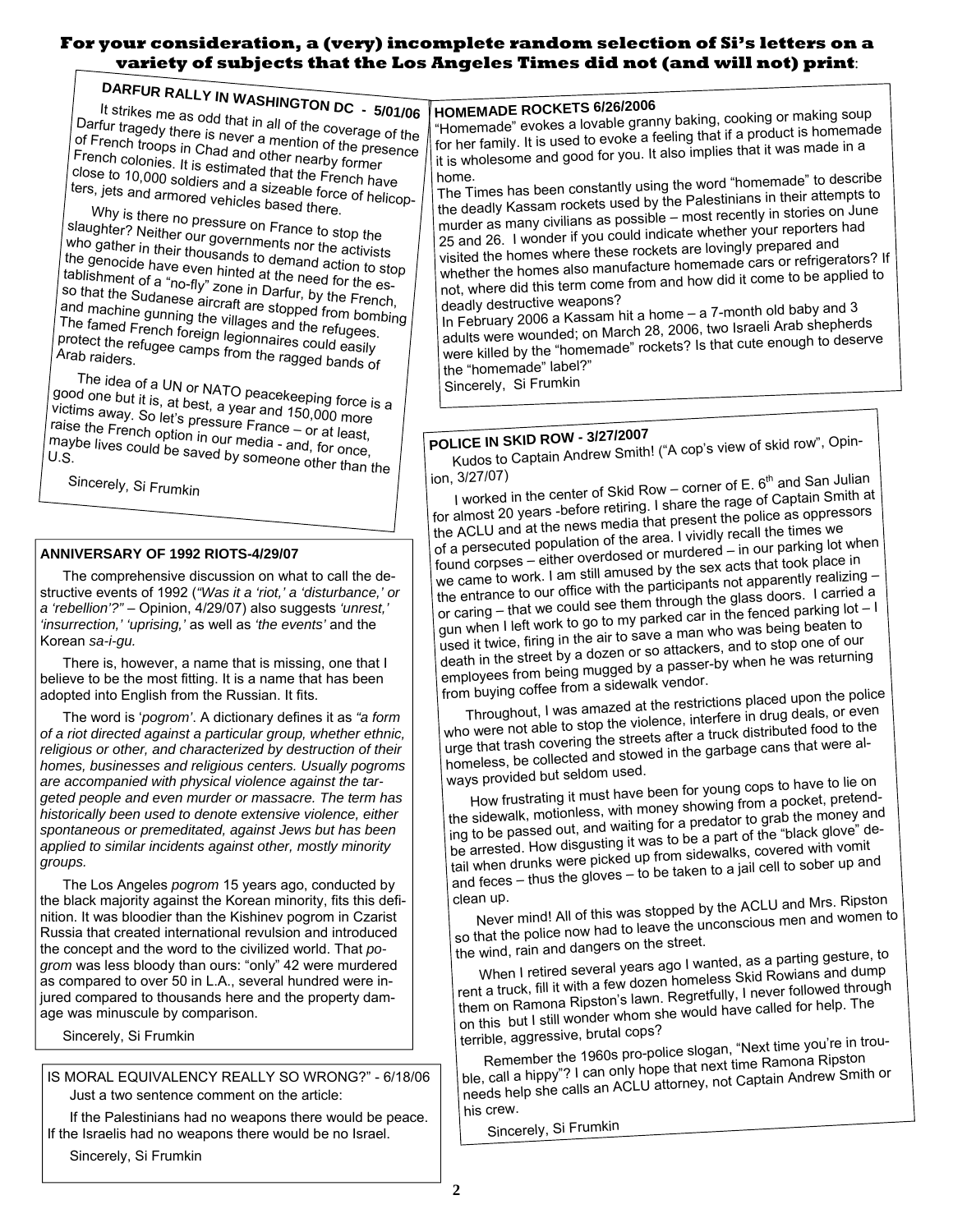## DENTS OF THE WORLD—UNITE!

## By Sonny Bunch, Weekly Standard, 5/14/07

Sharansky first came to the world's attention as a renowned Soviet dissident. The day he was released from prison in 1986, he was put on a plane to East Berlin; then he emigrated to Israel, where he entered politics and spent a tumultuous decade in the Knesset. Now, he has left government and returned to his roots as an agitator for freedom and human rights around the globe. But that's not all. He once beat the great Garry Kasparov at chess, and his book *The Case for Democracy* was distributed throughout George W. Bush's White House. It is often described as the blueprint for Bush's second Inaugural Address and the inspiration for the Bush Doctrine.

Sharansky's book and Bush's speech presented the spread of democracy as a



trump for the terrorist threat bedeviling the West. For a while, world events cooperated: The Orange Revolution brought a democratic government to power in Ukraine, Syria pulled back from Lebanon

after an international outcry over the assassination of

Rafik Hariri, and Egypt released dissidents when the United States threatened to cut off aid to Hosni Mubarak's authoritarian government.

But the more recent past has been far less kind to the Sharansky/ Bush ideal. The election of Hamas in the Palestinian Authority, the continued sectarian conflict in Iraq, and recent crackdowns on democratic

activists and private journalists by Russian president Vladimir Putin demonstrate once again how hard it is to plant democracy in hostile soil.

Some have taken these developments as vision realized: proof that Sharansky's theories were flawed. Those critics misunderstood his argument, Sharansky says. They reduced democratization to the mere holding of elections. Deliver-

ing the inaugural Margaret Thatcher Center for Freedom lecture at the Heritage Foundation last year, Sharansky stressed that "democracy is free elections and free societies." He continued, "The test of the democratic state is not elections; there are elections in every dictatorship ... . The test of democratic states is the town square test, where you can go to this square to express your views and you will not be punished for it. "

The Soviet Union naturally failed this test, and Sharansky spent nine years in the gulag. During that time, he dreamed of engaging democratic leaders one on one in order to make them understand what repres-

sion meant to actual citizens. "It seemed that democratic governments can help support if only the voice of the dissidents were heard, their advocacy for democracy." and more discussion was possible, we could change the world," Sharansky told me last week.

Next month, Sharansky will give the current crop of dissidents a megaphone through which to air their grievances and aspirations and rally international support: Along with Velvet Revolutionary and former president of the Czech Republic Vaclav Havel and former prime minister of Spain Jose Maria Aznar,



**FEAR NO EVIL** 1200001010112101000 **BURGHAM BURGHAM NATAR SHARANSKY** 

hosting a Conference on Democracy and Security. To be held in Prague from June 4-6, the summit will be attended by President Bush,

Summit. The conference

will seek to strengthen the democratic movement by bringing together political leaders and people working to create freer societies all over the world. It's Sharansky's prison

Those in attendance will include opposition figures from "Syria, Egypt, Iraq and Iran, Cuba and North Korea, Belarus and Russia,"

Sharansky says. "It's like a repre-

sentation of the dream of my dissident youth ... in the former Soviet Union and we were very upset with the policy of appeasement"--detente, as it was called in America--"and we wanted to debate with [Richard Nixon and Henry Kissinger], to challenge them publicly."

Of course, Sharansky will find little to challenge in the policies of George W. Bush (though the realist machinations of some in

the State Department, such as their effort to spike \$100 million in aid for opposition groups in Iran, are less to his liking). As one White House official told me, the conference "is an opportunity for the president to meet again with dissidents and discuss ways that

The gathering is being organized less for Bush's benefit than for that of other government officials, both at home and abroad. "The belief in the power of democracy to change the world is still a dissident idea, even among the politicians of the free world," Sharansky says. Voices from outside politics can inject vital real-life experience into the debate: "There can be no better nonpartisan defenders of this ideal than dissidents."

When people point to the democratic shortcomings of the Middle East, Sharansky grows visibly agitated. "Often there is this question, 'Where are the more moderate Muslims?'" he told me. "They'll be in Prague. Come see them, talk to them, touch them, the moderate Muslims."

He points to Iran as a society that, like the Soviet Union before it, is rotting from the inside--a termite infested house just waiting to collapse. He calls Iran "almost a classic example of how in one generation a country of true believers could turn into a country of *doublethinkers*," a term (borrowed from 1984) for those who no longer believe in the ideals of a totalitarian regime but are afraid to voice their disagreement. The opposition to the mullahs' revolution, he says, is "so massive that it could be compared with Solidarity in Poland."

Now, then, is the time for the trade unions and student organizations and journalists of the free world to get involved, Sharansky says. It's just that kind of solidarity that he hopes to stimulate with the conference in



**Sharansky and Frumkin in L.A.** 

#### Prague. ☻

*Sonny Bunch is assistant editor at* THE WEEKLY STANDARD.